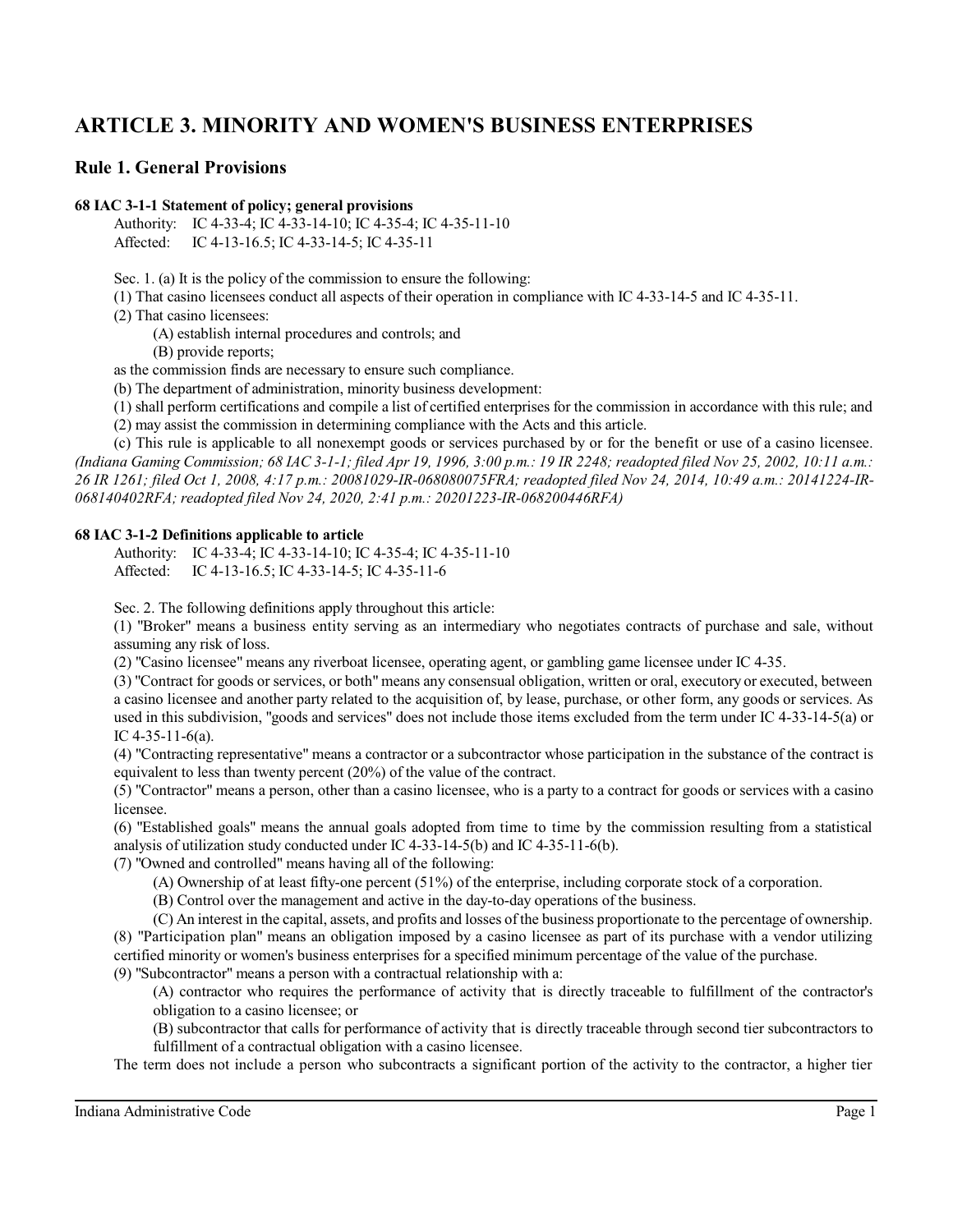#### MINORITY AND WOMEN'S BUSINESS ENTERPRISES

subcontractor, an affiliate of the contractor, or an affiliate of a higher tier subcontractor. *(Indiana Gaming Commission; 68 IAC 3-1-2; filed Apr 19, 1996, 3:00 p.m.: 19 IR 2248; readopted filed Nov 25, 2002, 10:11 a.m.: 26 IR 1261; filed Oct 1, 2008, 4:17 p.m.: 20081029-IR-068080075FRA; readopted filed Nov 24, 2014, 10:49 a.m.: 20141224-IR-068140402RFA; readopted filed Nov 24, 2020, 2:41 p.m.: 20201223-IR-068200446RFA)*

## **68 IAC 3-1-3 List**

Authority: IC 4-33-4; IC 4-33-14-10; IC 4-35-4; IC 4-35-11-10 Affected: IC 4-13-16.5; IC 4-33; IC 4-35

Sec. 3. The department of administration, minority business development shall compile a list of the minority and women's business enterprises that are certified under this rule. The list shall be made available to all casino licensees. *(Indiana Gaming Commission; 68 IAC 3-1-3; filed Apr 19, 1996, 3:00 p.m.: 19 IR 2249; readopted filed Nov 25, 2002, 10:11 a.m.: 26 IR 1261; filed Oct 1, 2008, 4:17 p.m.: 20081029-IR-068080075FRA; readopted filed Nov 24, 2014, 10:49 a.m.: 20141224-IR-068140402RFA; readopted filed Nov 24, 2020, 2:41 p.m.: 20201223-IR-068200446RFA)*

# **Rule 2. Certification Process and Procedure**

## **68 IAC 3-2-1 Certification**

Authority: IC 4-33-4; IC 4-33-14-10; IC 4-35-4; IC 4-35-11-10 Affected: IC 4-13-16.5; IC 4-33; IC 4-35

Sec. 1. (a) The department of administration, minority business development shall certify that an enterprise is a minority business enterprise or a women's business enterprise, or both.

(b) To be certified, a minority or women's business enterprise must comply with all of the requirements of the department of administration, minority business development under:

(1) IC 4-13-16.5; (2) 25 IAC 5; (3) the Acts; and (4) this title.

*(Indiana Gaming Commission; 68 IAC 3-2-1; filed Apr 19, 1996, 3:00 p.m.: 19 IR 2249; readopted filed Nov 25, 2002, 10:11 a.m.: 26 IR 1261; filed Oct 1, 2008, 4:17 p.m.: 20081029-IR-068080075FRA; readopted filed Nov 24, 2014, 10:49 a.m.: 20141224-IR-068140402RFA; readopted filed Nov 24, 2020, 2:41 p.m.: 20201223-IR-068200446RFA)*

### **68 IAC 3-2-2 Eligibility guidelines**

Authority: IC 4-33-4; IC 4-33-14-10; IC 4-35; IC 4-35-11-10 Affected: IC 4-13-16.5; IC 4-33; IC 4-35

Sec. 2. The guidelines for determining eligibility set forth in 25 IAC 5 shall be utilized by department of administration, minority business development to determine eligibility for the Acts and thistitle. *(Indiana Gaming Commission; 68 IAC 3-2-2; filed Apr 19, 1996, 3:00 p.m.: 19 IR 2249;readopted filed Nov 25, 2002, 10:11 a.m.: 26 IR 1261; filed Oct 1, 2008, 4:17 p.m.: 20081029- IR-068080075FRA; readopted filed Nov 24, 2014, 10:49 a.m.: 20141224-IR-068140402RFA; readopted filed Nov 24, 2020, 2:41 p.m.: 20201223-IR-068200446RFA)*

# **68 IAC 3-2-3 Hearings**

Authority: IC 4-33-4; IC 4-33-14-10; IC 4-35-4; IC 4-35-11-10 Affected: IC 4-13-16.5; IC 4-33; IC 4-35

Sec. 3. A person who has been denied certification as a minority or women's business enterprise may petition the department of administration to conduct a hearing following the procedures established in 25 IAC 5. *(Indiana Gaming Commission; 68 IAC 3-2-3; filed Apr 19, 1996, 3:00 p.m.: 19 IR 2249; filed Jan 30, 1998, 11:00 a.m.: 21 IR 2061; readopted filed Nov 25, 2002, 10:11*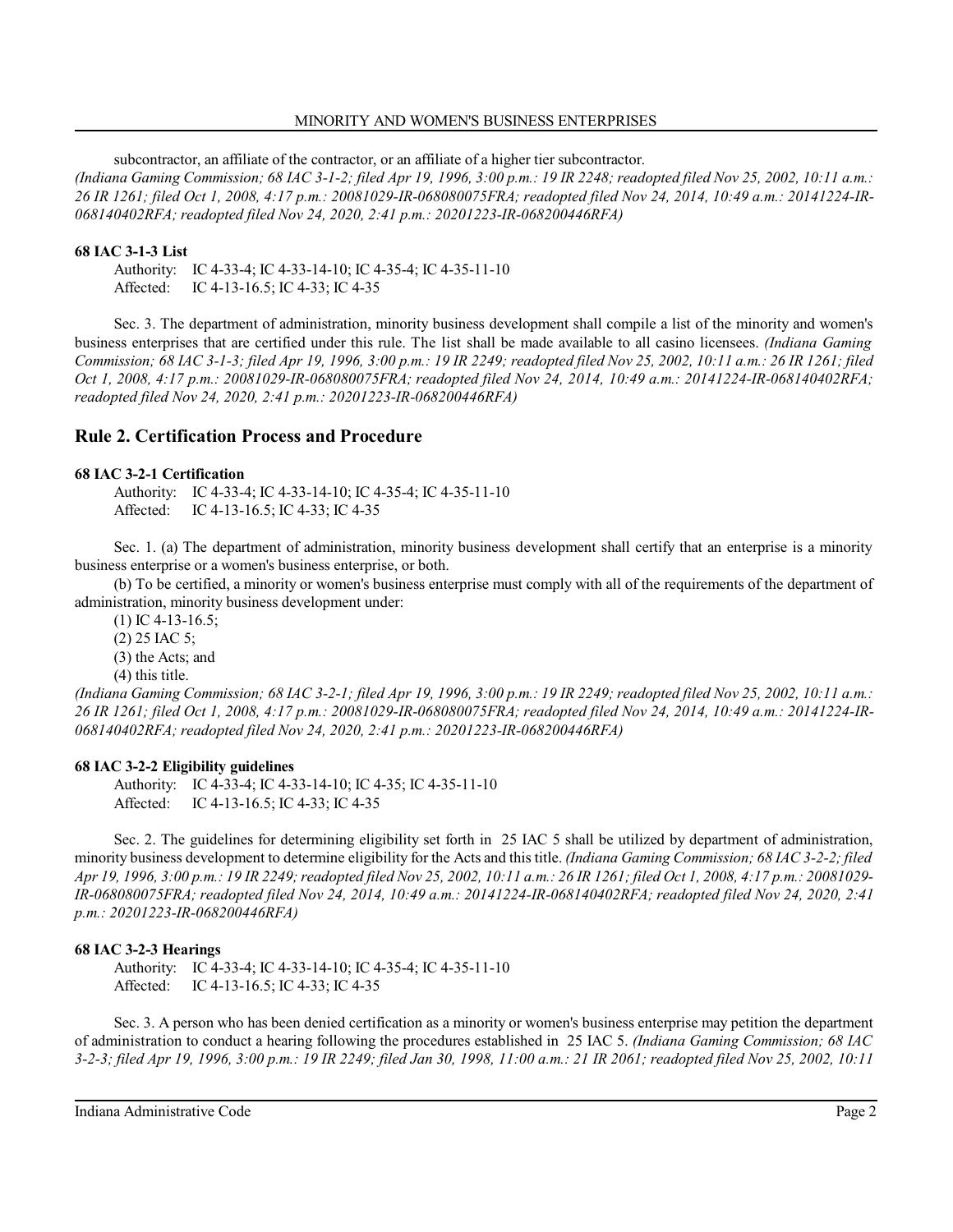*a.m.: 26 IR 1261; filed Oct 1, 2008, 4:17 p.m.: 20081029-IR-068080075FRA;readopted filed Nov 24, 2014, 10:49 a.m.: 20141224- IR-068140402RFA; readopted filed Nov 24, 2020, 2:41 p.m.: 20201223-IR-068200446RFA)*

# **Rule 3. Compliance**

## **68 IAC 3-3-1 Procedures for subcontractors and participation plans**

Authority: IC 4-33-4; IC 4-33-14-10; IC 4-35-4; IC 4-35-11-10

Affected: IC 4-13-16.5; IC 4-33-14; IC 4-35-11

Sec. 1. With the exception of 25 IAC 5-6-4(a)(1)(E), when a casino licensee enters into a transaction for goods or services that utilizes a subcontractor or a participation plan, the procedure set forth in 25 IAC 5-6-4 shall be utilized by the commission to determine whether or not a portion of the purchase value shall be counted toward the established goals. The commission may request that the department of administration, minority business development assist the commission in determining that the casino licensee complies with IC 4-33-14, IC 4-35-11, and this title. *(Indiana Gaming Commission; 68 IAC 3-3-1; filed Jul 3, 1996, 5:00 p.m.: 19 IR 3035; readopted filed Nov 25, 2002, 10:11 a.m.: 26 IR 1261; filed Oct 1, 2008, 4:17 p.m.: 20081029-IR-068080075FRA; readopted filed Nov 24, 2014, 10:49 a.m.: 20141224-IR-068140402RFA; readopted filed Nov 24, 2020, 2:41 p.m.: 20201223-IR-068200446RFA)*

## **68 IAC 3-3-2 Effect of certification**

Authority: IC 4-33-4; IC 4-33-14-10; IC 4-35-4; IC 4-35-11-10 Affected: IC 4-13-16.5; IC 4-33; IC 4-35

Sec. 2. (a) Except as provided in subsection (c), a certification issued under this title may be relied upon by a casino licensee to establish the eligibility of the certified enterprise to be considered as a minority or women's business enterprise for the purpose of attaining the casino licensee's established goals.

(b) A casino licensee shall advise the executive director, in writing, if it has reason to believe that one (1) or more of the following situations exist:

(1) That a certified minority or women's business enterprise is not qualified as such under:

- (A) the Acts;
- (B) this rule;
- (C) IC 4-13-16.5; or
- (D) 25 IAC 5.

(2) That the minority or women's business enterprise submitted false or misleading information to support its application for certification.

(3) That the participation of the certified minority or women's business enterprise in any transaction with the casino licensee is without economic substance.

(c) A casino licensee may not rely upon a certification issued under the Acts and this title for purposes of attaining the established goals if the casino licensee has the knowledge set forth in subsection (b). *(Indiana Gaming Commission; 68 IAC 3-3-2; filed Jul 3, 1996, 5:00 p.m.: 19 IR 3035; readopted filed Nov 25, 2002, 10:11 a.m.: 26 IR 1261; filed Oct 1, 2008, 4:17 p.m.: 20081029-IR-068080075FRA; readopted filed Nov 24, 2014, 10:49 a.m.: 20141224-IR-068140402RFA; readopted filed Nov 24, 2020, 2:41 p.m.: 20201223-IR-068200446RFA)*

# **68 IAC 3-3-3 Dual certified enterprises**

Authority: IC 4-33-4; IC 4-33-14-10; IC 4-35-4; IC 4-35-11-10 Affected: IC 4-13-16.5; IC 4-33-14; IC 4-35-11

Sec. 3. Expenditures with business enterprises that qualify as both a minority business enterprise and a women's business enterprise may, at the election of the casino licensee, be divided between and counted toward the attainment of the established goals for either minority business enterprises or women's business enterprises. Any expenditure, or portion thereof, that is counted toward the attainment of one (1) established goal may not also be counted toward the attainment of another established goal. *(Indiana*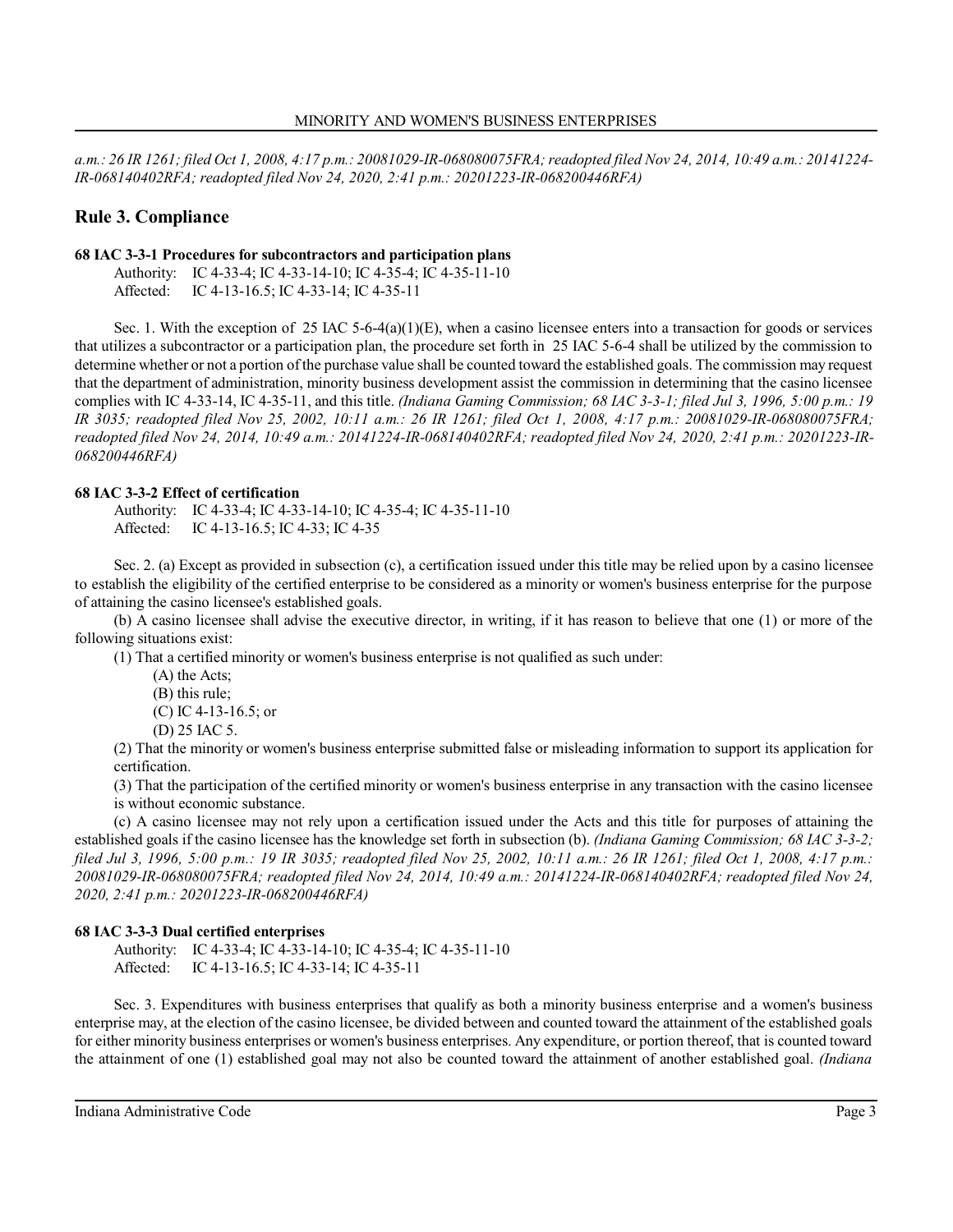*Gaming Commission; 68 IAC 3-3-3; filed Jul 3, 1996, 5:00 p.m.: 19 IR 3036; filed Jun 9, 2000, 9:52 a.m.: 23 IR 2703; readopted filed Nov 25, 2002, 10:11 a.m.: 26 IR 1261; filed Oct 1, 2008, 4:17 p.m.: 20081029-IR-068080075FRA; readopted filed Nov 24, 2014, 10:49 a.m.: 20141224-IR-068140402RFA; readopted filed Nov 24, 2020, 2:41 p.m.: 20201223-IR-068200446RFA)*

#### **68 IAC 3-3-4 Purpose**

Authority: IC 4-33-4; IC 4-33-14-10; IC 4-35-4; IC 4-35-11-10 Affected: IC 4-13-16.5; IC 4-33; IC 4-35

Sec. 4. A casino licensee shall endeavor in good faith throughout the term of its certificate of suitability or license to attain the established goals. *(Indiana Gaming Commission; 68 IAC 3-3-4; filed Jul 3, 1996, 5:00 p.m.: 19 IR 3036; readopted filed Nov 25, 2002, 10:11 a.m.: 26 IR 1261; filed Oct 1, 2008, 4:17 p.m.: 20081029-IR-068080075FRA; readopted filed Nov 24, 2014, 10:49 a.m.: 20141224-IR-068140402RFA; readopted filed Nov 24, 2020, 2:41 p.m.: 20201223-IR-068200446RFA)*

#### **68 IAC 3-3-5 Goal achievement**

Authority: IC 4-33-4; IC 4-33-14-10; IC 4-35-4; IC 4-35-11-10 Affected: IC 4-13-16.5; IC 4-33; IC 4-35

Sec. 5. (a) A casino licensee may attain its established goals of expending a certain minimum percentage of the value of its purchases for goods and services by one (1) of the following:

(1) Purchasing directly from minority and women's business enterprises. The value of the purchase shall be considered for the purpose of determining attainment of the established goal.

(2) Purchasing from a nonminority or nonwomen's business enterprise underterms and conditionsthat establish a participation plan. If a participation plan is established, the value of the expenditures with minority or women's business enterprises, directly or through the use of participation plans, shall be attributed to the casino licensee for the purpose of determining attainment of the established goal.

(3)Purchasing directlyfromminorityand women's business enterprisesthat are brokers or contracting representatives, in which case only the amount of the fees retained by the minority or women's business enterprise shall be considered for the purpose of attaining the established goal.

(b) A casino licensee may not attain more than seventy percent (70%) of each of its established goals through the use of participation plans. For purposes of this rule, and upon request by a casino licensee, all expenditures made by a construction project manager on behalf of, or as an agent of, the casino licensee, which are directly related to a construction project, shall be attributed to the casino licensee and not to a participation plan.

(c) A casino licensee may not attain more than fifty percent (50%) of each of its established goals through contracting with minority or women's business enterprises who are brokers or contracting representatives.

(d)Credit towards attainment ofthe established goals may be given for purchases froma certified minority or women's business enterprise whose certification is revoked or expired only if the minority or women's business enterprise is recertified before the end of the quarter following the quarter in which certification expired or was revoked. If the minority or women's business enterprise is not recertified by the end of the quarter following the quarter in which the certification expired or was revoked, no expenditures made to that minority or women's business enterprise following the expiration or revocation shall be credited toward attainment of its established goals.

(e) Until January 1, 2010, credit toward attainment of the established goals may be given for purchases from an out-of-state minority or women's business enterprise whose Indiana certification has expired, provided the minority or women's business enterprise maintains certification in its home state. *(Indiana Gaming Commission; 68 IAC 3-3-5; filed Jul 3, 1996, 5:00 p.m.: 19 IR 3036; readopted filed Nov 25, 2002, 10:11 a.m.: 26 IR 1261; filed Oct 1, 2008, 4:17 p.m.: 20081029-IR-068080075FRA; readopted filed Nov 24, 2014, 10:49 a.m.: 20141224-IR-068140402RFA; readopted filed Nov 24, 2020, 2:41 p.m.: 20201223-IR-068200446RFA)*

**68 IAC 3-3-6 Reporting purchases with minority and women's business enterprises**

Authority: IC 4-33-4; IC 4-33-14-10; IC 4-35-4; IC 4-35-11-10 Affected: IC 4-13-16.5; IC 4-33; IC 4-35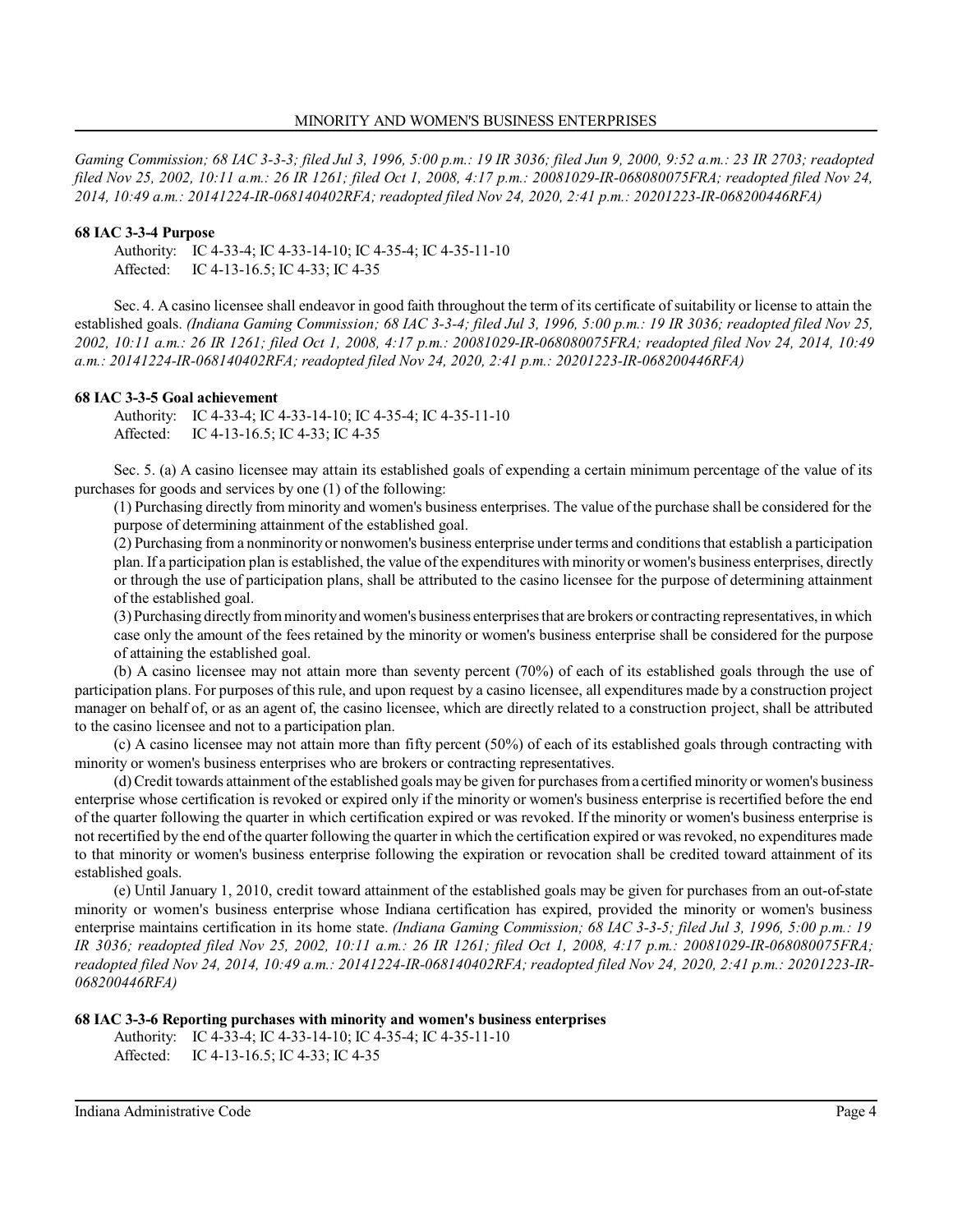Sec. 6. (a) For expenditures made during the calendar year, each casino licensee shall file a report with the commission concerning performance of its continuing obligation to meet the established goals. The report shall be filed with the commission quarterly, not later than January 31, April 30, July 31, and October 31 of each year. This report shall contain the following information, in the format proscribed *[sic]* by the commission, for each vendor:

(1) The total value of all purchases for goods and services.

(2) The total value of purchases from certified minority and women's business enterprises.

(3) The total value of all purchases from a certified minority or women's business enterprises made as a result of a participation plan.

(4) The total value of purchases from noncertified minority and women's business enterprises for which the casino licensee wishesto claim credit toward attainment ofthe established goals. Credit shall only be given for purchases made during the time an application for certification is pending. If an applicant for certification is denied, no credit will be given for expenditures made with that enterprise.

(5) Other information deemed necessary by the executive director to ensure compliance with the Acts and this title.

(b) The executive director may require a casino licensee to present a written or oral report to the commission concerning performance of its continuing obligation to achieve the established goals. *(Indiana Gaming Commission; 68 IAC 3-3-6; filed Jul 3, 1996, 5:00 p.m.: 19 IR 3036; filed Dec 2, 2001, 12:35 p.m.: 25 IR 1065; readopted filed Nov 25, 2002, 10:11 a.m.: 26 IR 1261; filed Oct 1, 2008, 4:17 p.m.: 20081029-IR-068080075FRA; readopted filed Nov 24, 2014, 10:49 a.m.: 20141224-IR-068140402RFA; readopted filed Nov 24, 2020, 2:41 p.m.: 20201223-IR-068200446RFA)*

#### **68 IAC 3-3-7 Compliance monitoring and certification**

Authority: IC 4-33-4; IC 4-33-14-10; IC 4-35-4; IC 4-35-11-10 Affected: IC 4-13-16.5; IC 4-33-14; IC 4-35-11

Sec. 7. Each casino licensee shall comply with the monitoring and certification requirements established by 25 IAC 5. The commission may request that the department of administration, minority business development assist the commission in determining that the casino licensee complies with IC 4-33-14, IC 4-35-11, and this title. The commission shall be responsible for enforcing the Acts and this title. *(Indiana Gaming Commission; 68 IAC 3-3-7; filed Jul 3, 1996, 5:00 p.m.: 19 IR 3037; readopted filed Nov 25, 2002, 10:11 a.m.: 26 IR 1261; filed Oct 1, 2008, 4:17 p.m.: 20081029-IR-068080075FRA; readopted filed Nov 24, 2014, 10:49 a.m.: 20141224-IR-068140402RFA; readopted filed Nov 24, 2020, 2:41 p.m.: 20201223-IR-068200446RFA)*

#### **68 IAC 3-3-8 Failure to attain goals**

Authority: IC 4-33-4; IC 4-33-14-10; IC 4-35-4; IC 4-35-11-10 Affected: IC 4-13-16.5; IC 4-33-14; IC 4-35-11

Sec. 8. (a) A casino licensee may be considered as having failed to satisfy IC 4-33-14 or IC 4-35-11 if any one (1) of the following occurs:

(1) The casino licensee has failed to make a good faith effort to achieve the established goals.

(2) The casino licensee fails to improve its efforts toward attainment of the established goals after becoming aware that it will fail to attain the established goals on an annual basis.

(3) The casino licensee fails to prepare and file accurate or timely reports as required by this rule.

(4) The casino licensee fails to meet any other provision of IC 4-33-14, IC 4-35-11, or this rule.

(b) A casino licensee is responsible for the failure of a contractor to comply with the provisions of a participation plan. However, if:

(1) a contractor has misrepresented to a casino licensee information concerning the percentage ofminority business orwomen's business obtained or to be obtained as part of the contract; and

(2) the casino licensee has no reason to know that such information is false;

the casino licensee shall not be responsible for the failure of same contractor. The percentage of minority business or women's business to be acquired via such participation contract shall be included in the calculation ofthe casino licensee's minorityorwomen's business utilization until the time that the contractor's misrepresentation is or should have been discovered or made known to the casino licensee. If at any time the commission determines that the licensee failed to make a reasonable effort, on at least an annual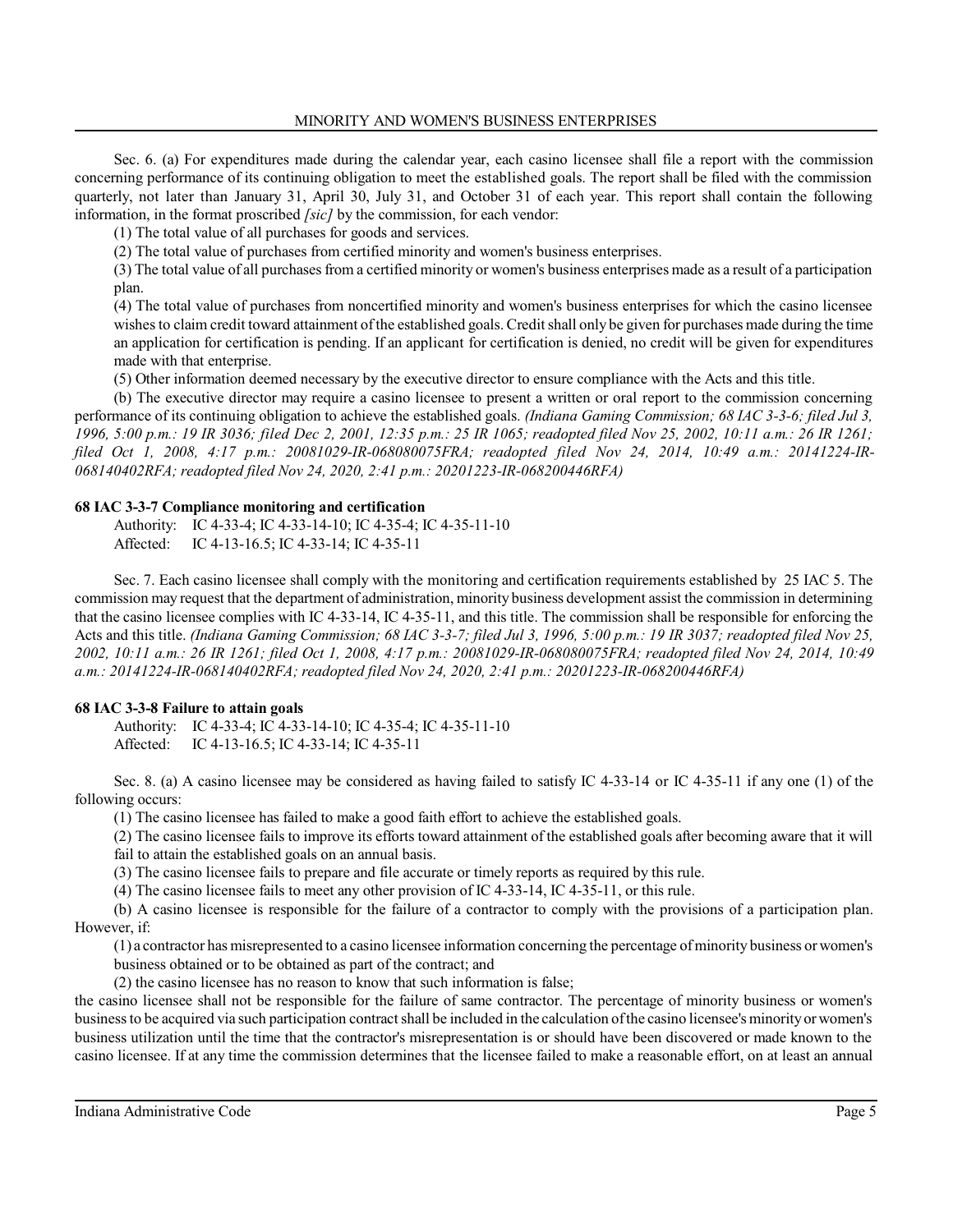#### MINORITY AND WOMEN'S BUSINESS ENTERPRISES

basis, to verify a contractor's participation plan expenditures, the commission will presume that any misrepresentation by the contractor should have been previously discovered by the casino licensee. *(Indiana Gaming Commission; 68 IAC 3-3-8; filed Jul 3, 1996, 5:00 p.m.: 19 IR 3037; readopted filed Nov 25, 2002, 10:11 a.m.: 26 IR 1261; filed Oct 1, 2008, 4:17 p.m.: 20081029-IR-068080075FRA;readopted filed Nov 24, 2014, 10:49 a.m.: 20141224-IR-068140402RFA;readopted filed Nov 24, 2020, 2:41 p.m.: 20201223-IR-068200446RFA)*

#### **68 IAC 3-3-9 Required notification**

Authority: IC 4-33-4; IC 4-33-14-10; IC 4-35-4; IC 4-35-11-10 Affected: IC 4-13-16.5; IC 4-33; IC 4-35

Sec. 9. (a) Within thirty (30) days after a casino licensee determines that it will not attain an established goal, or that it will not reach utilization consistent with capacity as determined by the most recent disparity study conducted under IC 4-33-14-5(b) or IC 4-35-11-6(b), the casino licensee shall submit a report to the commission that includes a detailed description of its efforts to attain the established goal or capacity, including, but not limited to, the following:

(1) Documentation of direct contact or negotiations with minority and women's business enterprises for specific contracting or transacting opportunities. The actions taken shall be reported in a manner that will include the following items:

(A) A detailed statement of the efforts made to negotiate with minority and women's business enterprises, including the following:

(i) The names, business addresses, and business telephone numbers of the minority and women's business enterprises contacted.

(ii) A detailed statement of the reason why prospective agreements were not reached.

(B) A detailed statement of the efforts, if any, to be undertaken by the licensee that may reasonably be expected to increase the likelihood of achieving the established goal.

(2) Documentation of any advertising performed in the search for prospective minority and women's business enterprises for the contract or transaction.

(3) Documentation of any notifications provided to minority business assistance agencies for the purpose of locating prospective minority and women's business enterprises for the contract or transaction.

(4) Documentation of efforts taken to research other possible areas of participation.

(5) Documentation regarding the contractor's policies or programs as they pertain to the utilization of minority and women's business enterprises. This documentation should also provide an explanation of the methods used to carry out those policies or programs.

(6) Documentation relevant to any other efforts made to assist minority and women's business enterprises in overcoming any traditional barriers of participation in the industry affected by the contract or transaction.

(b) The casino licensee and contractor shall maintain adequate records of all relevant data with respect to the utilization and attempted utilization of minority and women's business enterprises and shall provide full access to these records to the executive director or commission upon request to inspect them. The commission shall make the records required by this article available to the department of administration, minority business development upon the direction ofthe executive director. The records shall include, but not be limited to, the following information:

(1) The degree of achievement of the goals the casino licensee believes possible, and the time frame for achieving the established goals.

(2) The plan devised by the casino licensee regarding the utilization of minority and women's business enterprises.

(3) The resources being devoted toward attainment of the established goal and any changes in that level during the past year.

(4) Any problems encountered by contractors in complying with the provisions of a participation plan, the casino licensee's

reaction to these problems, and the efforts made to anticipate the problems and adjust the efforts accordingly. *(Indiana Gaming Commission; 68 IAC 3-3-9; filed Jul 3, 1996, 5:00 p.m.: 19 IR 3037; readopted filed Nov 25, 2002, 10:11 a.m.: 26 IR 1261; filed Oct 1, 2008, 4:17 p.m.: 20081029-IR-068080075FRA; readopted filed Nov 24, 2014, 10:49 a.m.: 20141224-IR-068140402RFA; readopted filed Nov 24, 2020, 2:41 p.m.: 20201223-IR-068200446RFA)*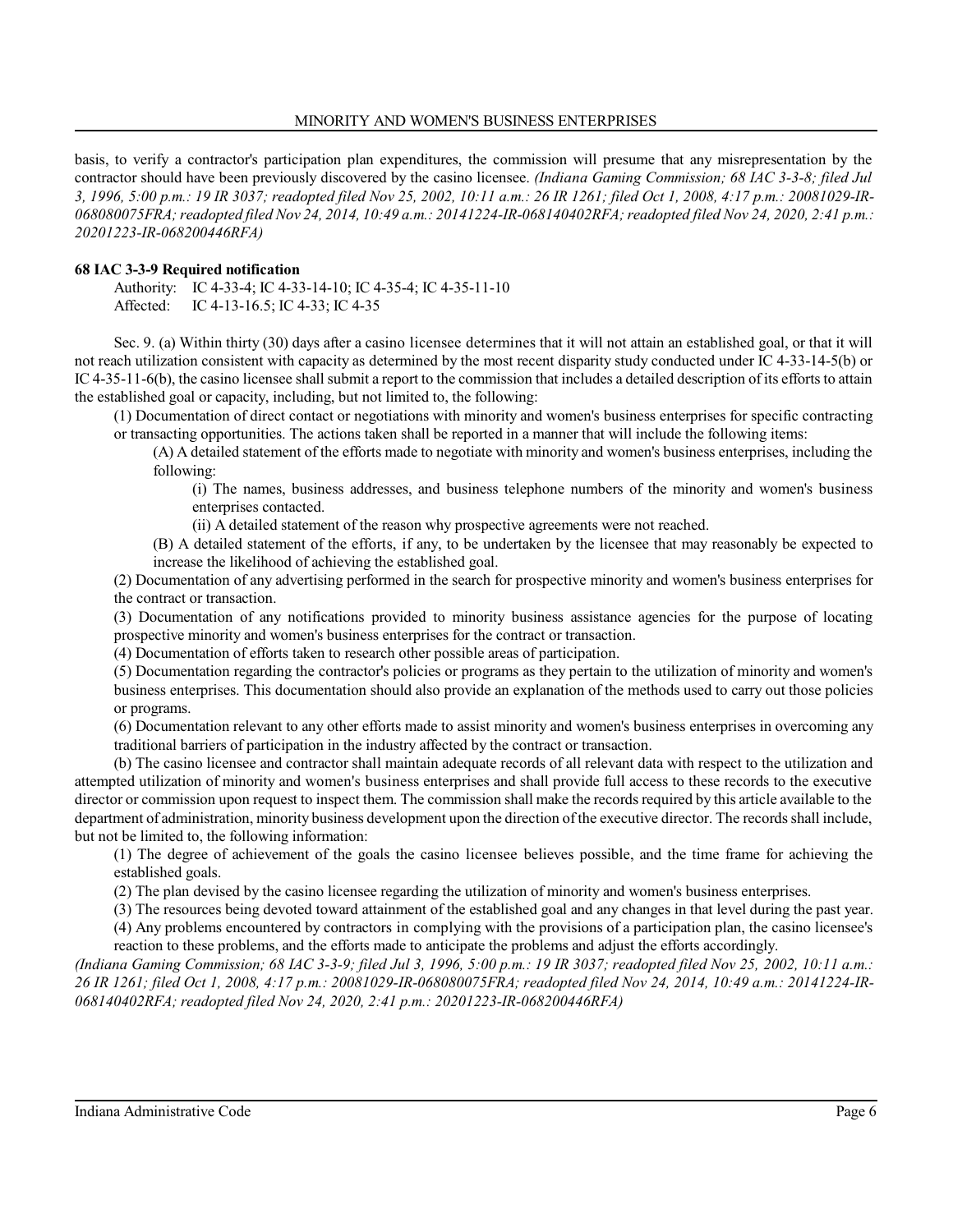### **68 IAC 3-3-10 Good faith effort**

Authority: IC 4-33-4; IC 4-33-14-10; IC 4-35-4; IC 4-35-11-10 Affected: IC 4-13-16.5; IC 4-33; IC 4-35

Sec. 10. (a) Whenever the executive director determines that a casino licensee has failed to demonstrate that it has met an established goal, the executive director shall immediately advise the casino licensee of that determination. Within ninety (90) days following the determination, the casino licensee shall demonstrate its compliance with the established goals or a good faith effort to attain the established goals, or the executive director may initiate a disciplinary action under 68 IAC 13.

(b) When determining whether the casino licensee has made a good faith effort to attain any or all of the established goals, the following factors may be considered:

(1) The methods and efforts utilized in an effort to achieve the established goals.

(2) The time allowed for a meaningful response to solicitations.

(3) Statements received from minority and women's business enterprises that have been listed as having been contacted by the casino licensee or contractor.

(4) The availability of certified minority and women's business enterprises to satisfactorily provide the casino licensee with needed goods and services at a competitive price.

(5) Any other factor the executive director or commission deems pertinent to a determination of the good faith effort. The executive director may consult with the department of administration, minority business development regarding a casino licensee's good faith effort.

*(Indiana Gaming Commission; 68 IAC 3-3-10; filed Jul 3, 1996, 5:00 p.m.: 19 IR 3038; readopted filed Nov 25, 2002, 10:11 a.m.: 26 IR 1261; filed Oct 1, 2008, 4:17 p.m.: 20081029-IR-068080075FRA; readopted filed Nov 24, 2014, 10:49 a.m.: 20141224-IR-068140402RFA; readopted filed Nov 24, 2020, 2:41 p.m.: 20201223-IR-068200446RFA)*

## **68 IAC 3-3-11 Deviations from provisions** *(Repealed)*

Sec. 11. *(Repealed by Indiana Gaming Commission; filed Oct 21, 2016, 10:19 a.m.: 20161116-IR-068160052FRA)*

# **Rule 4. Challenges of the Designation of a Certified Minority or Women's Business Enterprise**

### **68 IAC 3-4-1 General provisions**

Authority: IC 4-33-4; IC 4-35-4 Affected: IC 4-13-16.5; IC 4-21.5-3-1; IC 4-33; IC 4-35

Sec. 1. (a) A person may challenge the certification issued to a minority or women's business enterprise as outlined in IC 4- 21.5-3 and 25 IAC 5.

(b) The department of administration, minority business development, shall:

(1) review challenges to certifications; and

(2) make recommendations regarding these challenges to the commission.

*(Indiana Gaming Commission; 68 IAC 3-4-1; filed Dec 3, 1997, 3:30 p.m.: 21 IR 1256; readopted filed Nov 25, 2002, 10:11 a.m.: 26 IR 1261; filed Oct 1, 2008, 4:17 p.m.: 20081029-IR-068080075FRA; readopted filed Nov 24, 2014, 10:49 a.m.: 20141224-IR-068140402RFA; readopted filed Nov 24, 2020, 2:41 p.m.: 20201223-IR-068200446RFA)*

# **68 IAC 3-4-2 Requirements of a challenge** *(Repealed)*

Sec. 2. *(Repealed by Indiana Gaming Commission; filed Oct 1, 2008, 4:17 p.m.: 20081029-IR-068080075FRA)*

# **68 IAC 3-4-3 Review by deputy commissioner** *(Repealed)*

Sec. 3. *(Repealed by Indiana Gaming Commission; filed Oct 1, 2008, 4:17 p.m.: 20081029-IR-068080075FRA)*